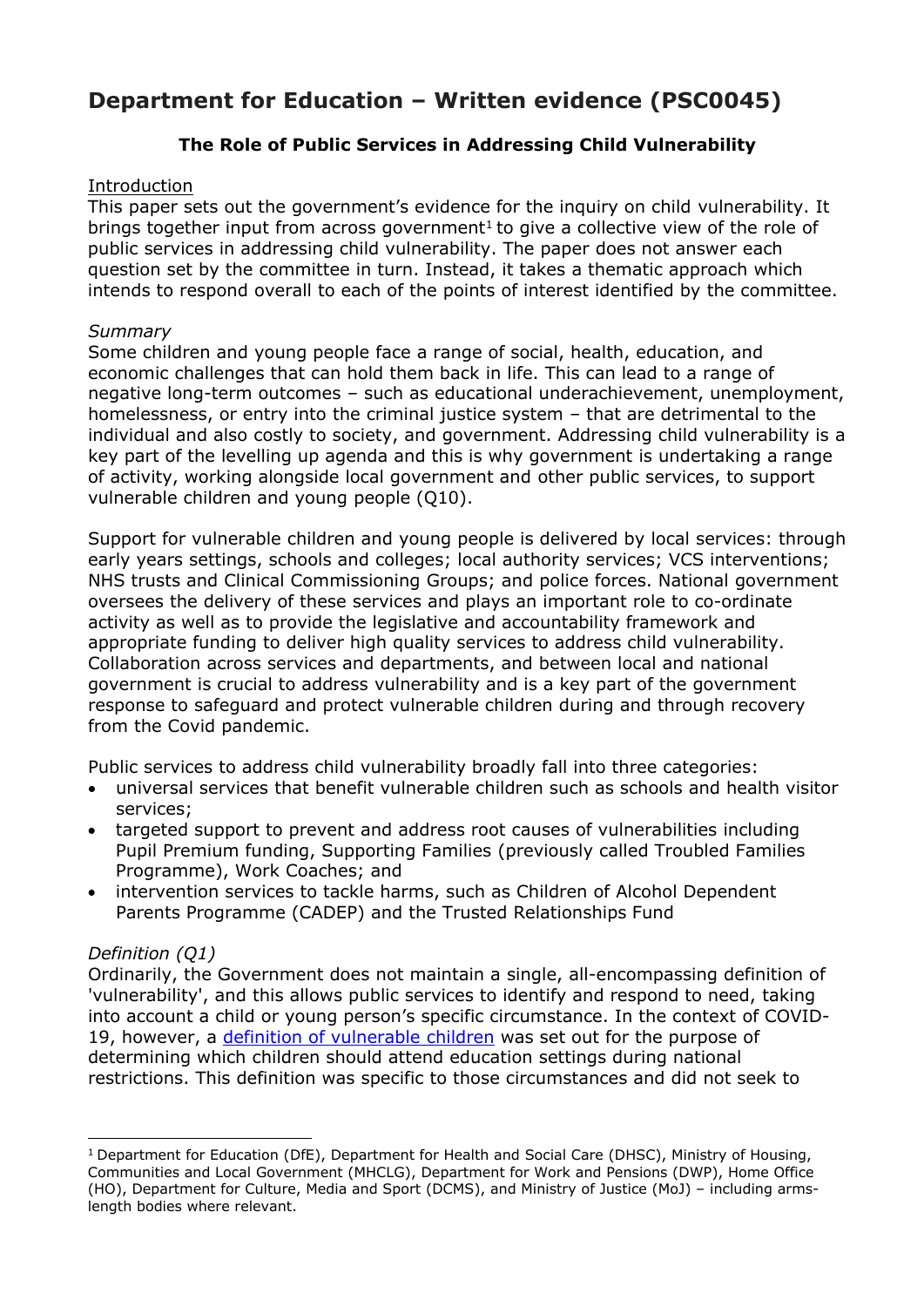capture all vulnerabilities, for example clinically extremely vulnerable children were not part of the definition as there was no intention that they attend school or college.

A range of factors contribute to child vulnerability and the Government uses proxy measures to identify these children. This includes those with special educational needs or disabilities (SEND) ([c.390k](https://explore-education-statistics.service.gov.uk/find-statistics/education-health-and-care-plans) [\(](https://explore-education-statistics.service.gov.uk/find-statistics/education-health-and-care-plans)3.3%) with an education, health and care plan (EHCP), [c.1.1m](https://explore-education-statistics.service.gov.uk/find-statistics/special-educational-needs-in-england) [\(](https://explore-education-statistics.service.gov.uk/find-statistics/special-educational-needs-in-england)12.1%) receiving SEN support), socio-economic background (1.4m (17.3%) eligible for Free School Meals), family situation and risk of threats ( [c.400k](https://explore-education-statistics.service.gov.uk/find-statistics/characteristics-of-children-in-need/2020) [\(](https://explore-education-statistics.service.gov.uk/find-statistics/characteristics-of-children-in-need/2020)3.2%) with a social worker, including looked after children). Analysis by the Office of the Children's Commissioner has identified [2.2m](https://www.childrenscommissioner.gov.uk/vulnerable-children/local-vulnerability-profiles/) (18%) as 'wider vulnerable' that don't fall in these groups. These vulnerabilities can overlap and together form a significant minority of children.

#### **Role of national government**

Support for vulnerable children and families is largely delivered through local services, overseen by national government. National government has a key role to ensure crossgovernment co-ordination and appropriate funding of services to support vulnerable children, to work effectively with local government to enable the delivery of services, and to ensure government agendas support vulnerable children and young people (including on levelling up, as covered by the [related](https://committees.parliament.uk/work/1036/levelling-up-and-public-services/) [inquiry\)](https://committees.parliament.uk/work/1036/levelling-up-and-public-services/).

#### **Cross-government co-ordination (Questions 3 and 4)**

Government co-ordinates a range of activity to address child vulnerability. This includes co-ordination across broad challenges such as support for families and tackling hidden harms as well as specific policy areas such as mental health and special educational needs and disabilities.

The Government has established ministerial and senior official cross-government groups to direct and monitor activity to respond to and address child vulnerability. For example, to fight crime, the Crime and Justice Taskforce, chaired by the Prime Minister, coordinates government activity, including taking action to prevent and support young people at risk of serious violence and exploitation. On broad, cross-cutting issues a range of groups exist to co-ordinate activity such as:

- the Safeguarding Children Reform Implementation Board (DfE, DHSC, HO officials) governs multi-agency safeguarding arrangements to ensure join-up at a national level;
- the Building the Right Support Delivery Board focuses on improving services across education, health and social care for people with autism, learning disability or both, and mental health needs;
- the Vulnerable Children and Young People Programme Board was established in April 2020 to shape the government's strategic approach to support and safeguarding vulnerable children during the pandemic; and
- the Cross-Government Ministerial Board on Care Leavers, to drive action across departments for this vulnerable group, for whom government has a corporate parenting obligation.

Government also takes an active role to shape and influence the delivery of programmes at the local level, to align with national priorities and to support coordination across departmental boundaries. For example, Supporting Families (previously called Troubled Families Programme) plays a role in a range of crossgovernment agendas including unemployment, domestic abuse and mental ill-health, and supports other priorities such as school attendance and reducing crime. In addition, government supports local delivery through: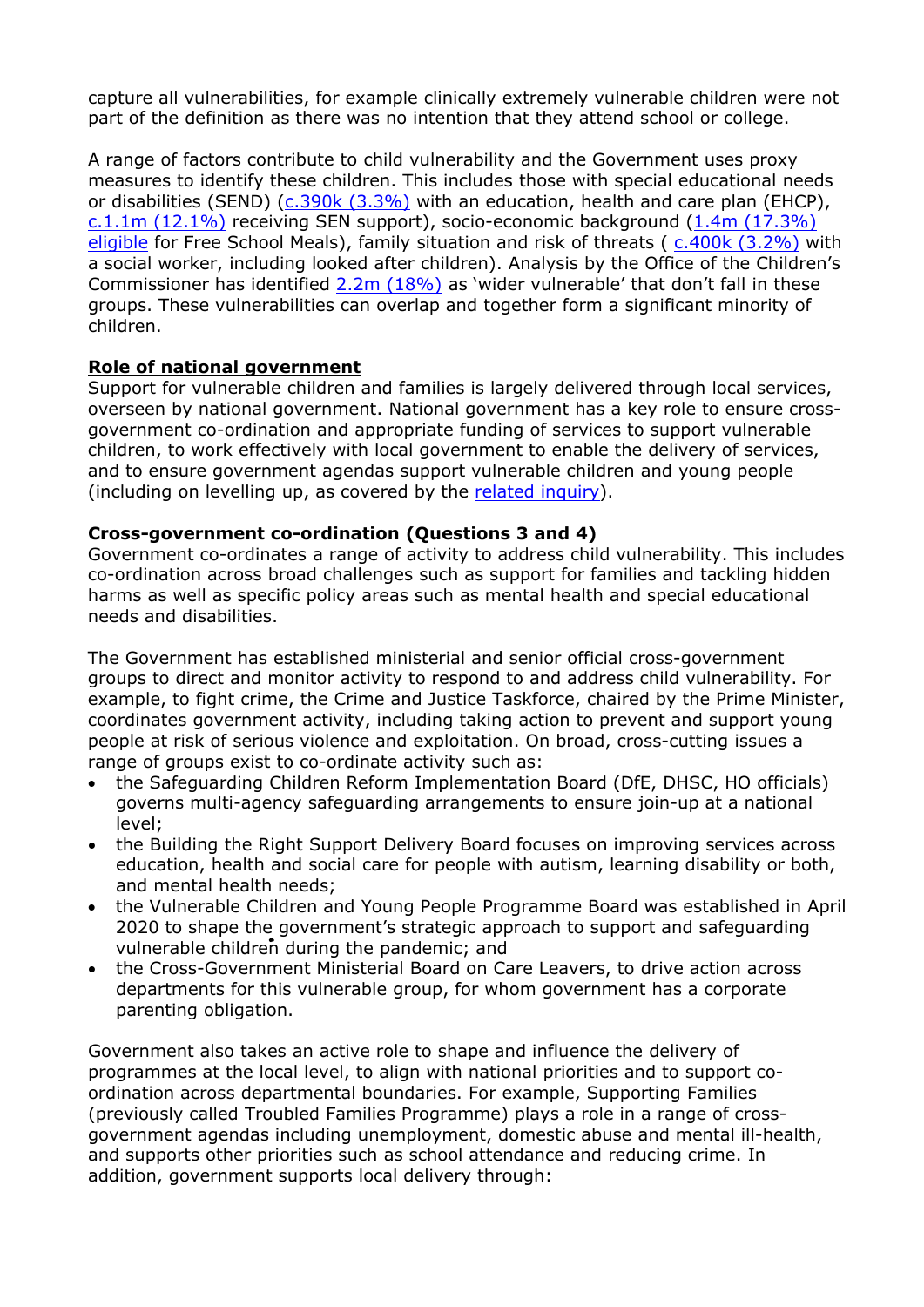- Providing specific training or resources to professionals, such as professional development delivered through Social Work England and DHSC work with the Institute of Health Professionals and the Royal Colleges of Nursing and GPS to develop e-learning and training modules to raise awareness of and address domestic abuse.
- Providing support to deliver new programmes or initiatives, such as HO, DHSC and DfE appointing a team of three facilitators to provide support to local areas to implement the multi-agency [safeguarding](https://www.gov.uk/government/publications/working-together-to-safeguard-children--2) [arrangements](https://www.gov.uk/government/publications/working-together-to-safeguard-children--2) [that](https://www.gov.uk/government/publications/working-together-to-safeguard-children--2) [came](https://www.gov.uk/government/publications/working-together-to-safeguard-children--2) [into](https://www.gov.uk/government/publications/working-together-to-safeguard-children--2) [force](https://www.gov.uk/government/publications/working-together-to-safeguard-children--2) [in](https://www.gov.uk/government/publications/working-together-to-safeguard-children--2) [2019.](https://www.gov.uk/government/publications/working-together-to-safeguard-children--2)

We know that the support and systems can always be improved, and we seek to learn lessons, share best practice and improve services, and connections between those services, to improve the outcomes and experiences of vulnerable children and families. Where we see there is scope to achieve better outcomes, formal reviews have been commissioned including:

- The [Early](https://www.gov.uk/government/consultations/early-years-healthy-development-review-call-for-evidence) [Years](https://www.gov.uk/government/consultations/early-years-healthy-development-review-call-for-evidence) [Healthy](https://www.gov.uk/government/consultations/early-years-healthy-development-review-call-for-evidence) [Development](https://www.gov.uk/government/consultations/early-years-healthy-development-review-call-for-evidence) [Review](https://www.gov.uk/government/consultations/early-years-healthy-development-review-call-for-evidence) (EYHDR), led by Andrea Leadsom MP, is working across government departments, looking at statutory and universal services, to further improve health and development outcomes in the period from conception to age two and a half;
- The [Child](https://www.gov.uk/government/organisations/child-safeguarding-practice-review-panel/about) [Safeguarding](https://www.gov.uk/government/organisations/child-safeguarding-practice-review-panel/about) [Practice](https://www.gov.uk/government/organisations/child-safeguarding-practice-review-panel/about) [Review](https://www.gov.uk/government/organisations/child-safeguarding-practice-review-panel/about) [Panel](https://www.gov.uk/government/organisations/child-safeguarding-practice-review-panel/about) produced a briefing with findings and recommendations from analysis of Rapid Reviews relating to cases March- Sept 2020;
- A cross-[Government](https://www.gov.uk/government/news/major-review-into-support-for-children-with-special-educational-needs) [review](https://www.gov.uk/government/news/major-review-into-support-for-children-with-special-educational-needs) [of](https://www.gov.uk/government/news/major-review-into-support-for-children-with-special-educational-needs) [the](https://www.gov.uk/government/news/major-review-into-support-for-children-with-special-educational-needs) [SEND](https://www.gov.uk/government/news/major-review-into-support-for-children-with-special-educational-needs) [system](https://www.gov.uk/government/news/major-review-into-support-for-children-with-special-educational-needs) [t](https://www.gov.uk/government/news/major-review-into-support-for-children-with-special-educational-needs)o continue to drive up the outcomes from the SEND system and to effect better join up across agencies; and
- The [independent](https://www.gov.uk/government/groups/independent-review-of-childrens-social-care#terms-of-reference) [review](https://www.gov.uk/government/groups/independent-review-of-childrens-social-care#terms-of-reference) [of](https://www.gov.uk/government/groups/independent-review-of-childrens-social-care#terms-of-reference) [children's](https://www.gov.uk/government/groups/independent-review-of-childrens-social-care#terms-of-reference) [social](https://www.gov.uk/government/groups/independent-review-of-childrens-social-care#terms-of-reference) [care](https://www.gov.uk/government/groups/independent-review-of-childrens-social-care#terms-of-reference), a manifesto commitment, to look at the whole system of support, safeguarding, protection and care, including relevant aspects of preventative services provided as part of early help. The [independent](https://www.gov.uk/government/collections/independent-review-of-drugs-by-professor-dame-carol-black) [review](https://www.gov.uk/government/collections/independent-review-of-drugs-by-professor-dame-carol-black) [of](https://www.gov.uk/government/collections/independent-review-of-drugs-by-professor-dame-carol-black) [drugs,](https://www.gov.uk/government/collections/independent-review-of-drugs-by-professor-dame-carol-black) a 2-part review led by Professor Dame Carol Black, to inform the government's thinking on what more can be done to tackle the harm that drugs cause, including the ways in which drugs fuel serious violence.

The onset and duration of the Covid-19 pandemic had a huge impact on vulnerable children, young people, and their families. The issues driving child vulnerability have been exacerbated by Covid-19 and many families face new challenges for the first time. Prioritising support for these children - and ensuring that the systems in place were able to manage the increased challenges and risks facing these children - has been a focus for national and local government. This co-ordinated focus on vulnerable children resulted in a range of government activity throughout the pandemic, including:

- Keeping education settings open for vulnerable children and for children of critical workers (enabling professionals that directly support vulnerable children to continue to go to work).
- Prioritisation of testing for children newly entering care settings, frontline staff and supplementary carers, alongside vaccinations (at a local level) for key safeguarding workforces.
- Enabling children's social care and early help services to continue to provide support through relaxing certain regulatory requirements and providing an additional £4.6bn to councils.
- Provided £6.5m through the [Adoption](https://www.gov.uk/government/news/covid-19-adoption-support-fund-scheme-to-help-vulnerable-families) [Support](https://www.gov.uk/government/news/covid-19-adoption-support-fund-scheme-to-help-vulnerable-families) [Fund](https://www.gov.uk/government/news/covid-19-adoption-support-fund-scheme-to-help-vulnerable-families) [COVID-19](https://www.gov.uk/government/news/covid-19-adoption-support-fund-scheme-to-help-vulnerable-families) [Scheme](https://www.gov.uk/government/news/covid-19-adoption-support-fund-scheme-to-help-vulnerable-families) to support adoptive and special guardianship families struggling to cope with challenges arising from the pandemic.
- DfE developing a one-off £7m fund to provide bespoke support for year 11 Alternative Provision pupils at a key point of transition into post-16 settings.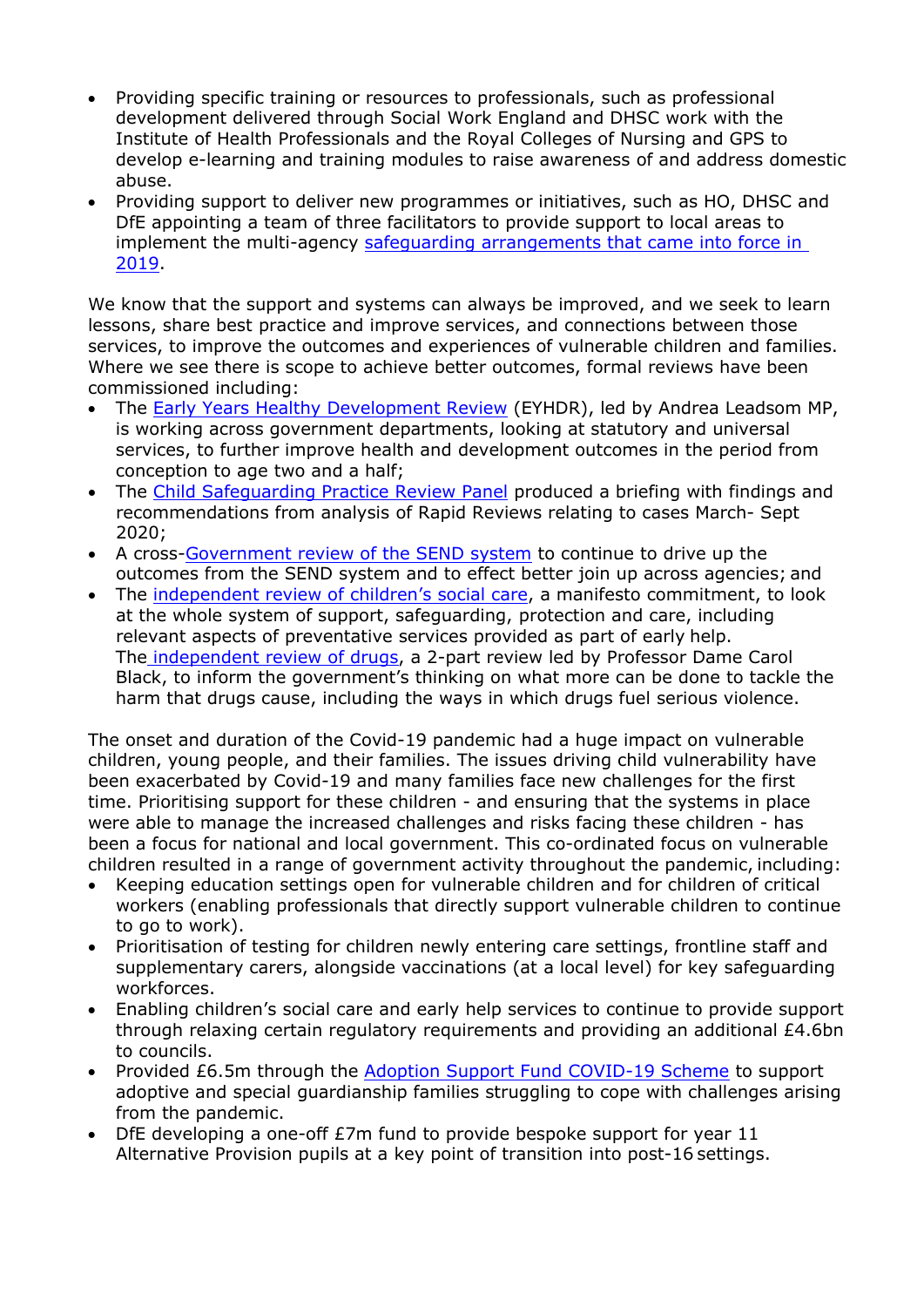- Delivering the £170m [Covid](https://www.gov.uk/government/publications/covid-winter-grant-scheme) [Winter](https://www.gov.uk/government/publications/covid-winter-grant-scheme) [Grant](https://www.gov.uk/government/publications/covid-winter-grant-scheme) [Scheme](https://www.gov.uk/government/publications/covid-winter-grant-scheme) which included ringfenced funding to support families with food and essential items over the winter, extended until after Easter.
- Implementing the [Wellbeing](https://www.gov.uk/government/publications/staying-mentally-well-winter-plan-2020-to-2021) [and](https://www.gov.uk/government/publications/staying-mentally-well-winter-plan-2020-to-2021) [Mental](https://www.gov.uk/government/publications/staying-mentally-well-winter-plan-2020-to-2021) [Health](https://www.gov.uk/government/publications/staying-mentally-well-winter-plan-2020-to-2021) [Support](https://www.gov.uk/government/publications/staying-mentally-well-winter-plan-2020-to-2021) [Plan](https://www.gov.uk/government/publications/staying-mentally-well-winter-plan-2020-to-2021) for COVID-19, backed by £50 million, to set out the support available for individuals, including children and young people; and
- PHE developing a [framework](https://assets.publishing.service.gov.uk/government/uploads/system/uploads/attachment_data/file/913764/Public_health_approach_to_vulnerability_in_childhood.pdf) [for](https://assets.publishing.service.gov.uk/government/uploads/system/uploads/attachment_data/file/913764/Public_health_approach_to_vulnerability_in_childhood.pdf) [vulnerability](https://assets.publishing.service.gov.uk/government/uploads/system/uploads/attachment_data/file/913764/Public_health_approach_to_vulnerability_in_childhood.pdf) [t](https://assets.publishing.service.gov.uk/government/uploads/system/uploads/attachment_data/file/913764/Public_health_approach_to_vulnerability_in_childhood.pdf)o inform co-ordinated service responses that support 'child and young person-centred recovery'.
- Prioritising care leavers for the receipt of laptops and data packages to ensure they can keep in touch with their support networks and access services online.
- [Vulnerable](https://www.gov.uk/government/publications/vulnerable-children-national-charities-strategic-relief-fund) [Children](https://www.gov.uk/government/publications/vulnerable-children-national-charities-strategic-relief-fund) [National](https://www.gov.uk/government/publications/vulnerable-children-national-charities-strategic-relief-fund) [Charities](https://www.gov.uk/government/publications/vulnerable-children-national-charities-strategic-relief-fund) [Strategic](https://www.gov.uk/government/publications/vulnerable-children-national-charities-strategic-relief-fund) [Relief](https://www.gov.uk/government/publications/vulnerable-children-national-charities-strategic-relief-fund) [Fund,](https://www.gov.uk/government/publications/vulnerable-children-national-charities-strategic-relief-fund) through which we distributed £7.6m to provide financial hardship relief for national voluntary, community and social enterprise organisations that support vulnerable children across England and Wales.
- £40.8 million for the Family Fund in 2020-21 to support over 80,000 families on low incomes raising children with disabilities or serious illnesses. This included £13.5 million to specifically respond to needs arising from the pandemic.
- Over £11m to Barnardo's See, Hear Respond programme, helping vulnerable children and young people whose usual support networks were impacted by the pandemic and restrictions, and £1.6 million to expand and promote the NSPCC's helpline.

With the easing of restrictions, we continue to work collaboratively to ensure children and young people have access to the cohesive and comprehensive support they need to recover from the effects of the pandemic. The Government intends to 'build back better' for the most vulnerable and learn from the innovative practices that arose from COVID-19, for example through the greater use of technology, to improve the efficiency of the services provided to vulnerable children. This will include ensuring key services, such as children's social care, are able to respond to potential increases in demand. The Government has already started to work with Sir Kevan Collins on education recovery -  $\sim$ £1.7bn will be invested to support pupils, targeted at vulnerable children, to engage in education, support their wellbeing and to catch-up on their learning.

## **Working with local government (Q5 and 8)**

Government works closely with and depends upon local government to deliver key programmes to support vulnerable children.

## Funding

A fundamental role for government is to provide funding to deliver the public services that support vulnerable children and meet their needs, such as children's social care. Funding that contributes to activity to address child vulnerability includes:

- Core school funding increased by  $E2.6$ bn in 2020-21, and will increase by  $E4.8$ bn and £7.1bn in 2021-22 and 2022-23 respectively, compared to 2019-20. This includes major investment in high needs funding - an additional £730 million in 2021-22, coming on top of the £780m investment in 2020-21 to support children in receipt of an EHCP.
- Eligible families have access to a range of welfare benefits including [Universal](https://www.gov.uk/universal-credit) [Credit](https://www.gov.uk/universal-credit) (replacing a range of benefits such Child Tax Credits). Total welfare spending in 2019/20 included over £98bn on benefits for people of working age.
- [Local](https://www.gov.uk/government/collections/final-local-government-finance-settlement-england-2021-to-2022) [government](https://www.gov.uk/government/collections/final-local-government-finance-settlement-england-2021-to-2022) [finance](https://www.gov.uk/government/collections/final-local-government-finance-settlement-england-2021-to-2022) [settlement,](https://www.gov.uk/government/collections/final-local-government-finance-settlement-england-2021-to-2022) including an additional £300m to the total Social Care Grant (adult and children's social care) taking it to £1.7bn for 2021/22. Councils spent £10.5bn on children's and young people's services in 19-20, of which the vast majority was on children's social care services (around £9.5bn). Local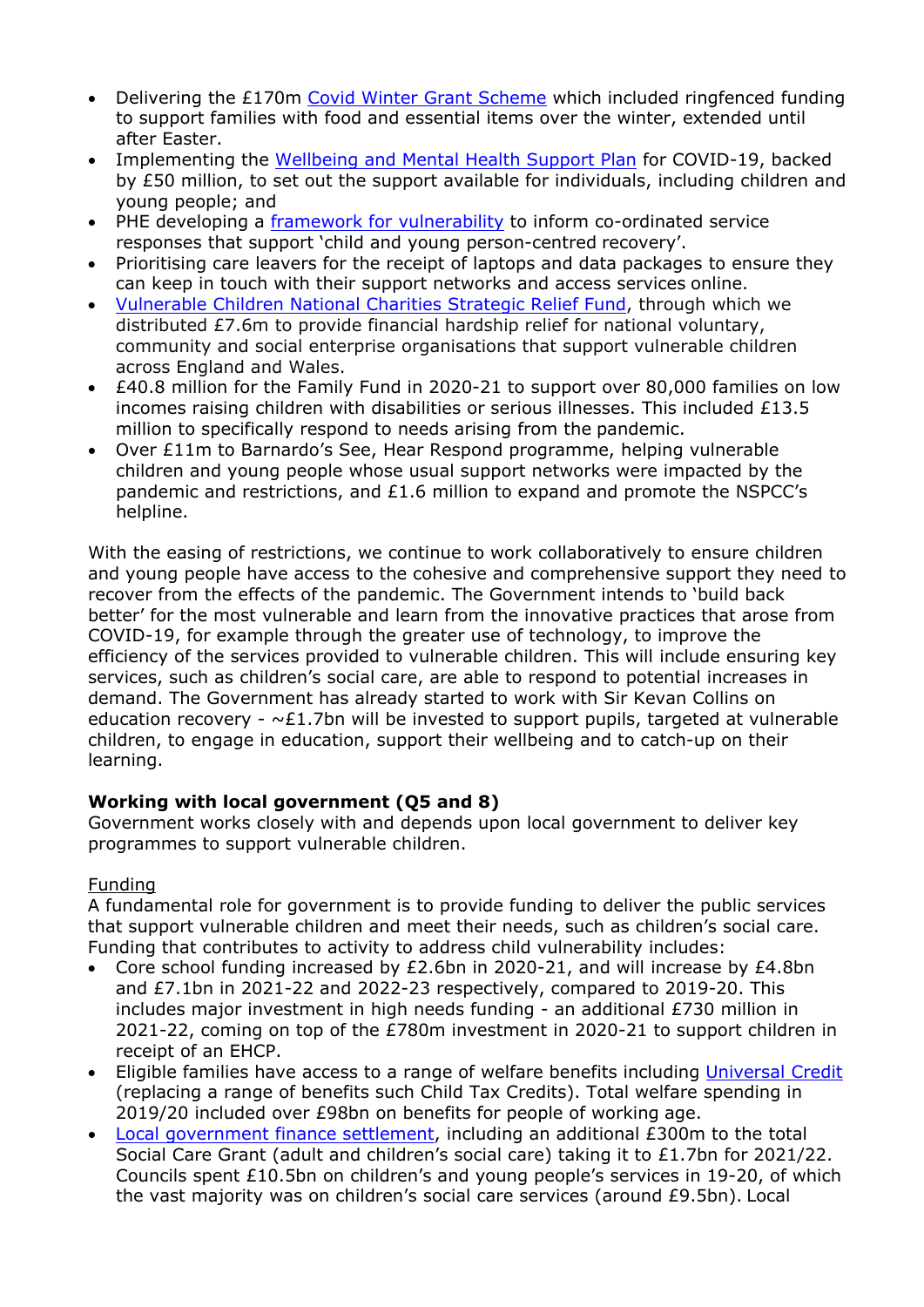Authorities (LAs) will also receive over £1.5bn to support them with Covid-19 spending pressures in 2021-22.

- Since 2015, over £185m has been made available through the [Adoption](https://www.gov.uk/guidance/adoption-support-fund-asf) [Support](https://www.gov.uk/guidance/adoption-support-fund-asf) [Fund](https://www.gov.uk/guidance/adoption-support-fund-asf) [\(ASF\)](https://www.gov.uk/guidance/adoption-support-fund-asf) [t](https://www.gov.uk/guidance/adoption-support-fund-asf)o LAs and regional adoption agencies to help pay for essential therapeutic services for adoptive and eligible special guardianship children and families.
- [NHS](https://www.longtermplan.nhs.uk/online-version/chapter-3-further-progress-on-care-quality-and-outcomes/a-strong-start-in-life-for-children-and-young-people/children-and-young-peoples-mental-health-services/) [Long](https://www.longtermplan.nhs.uk/online-version/chapter-3-further-progress-on-care-quality-and-outcomes/a-strong-start-in-life-for-children-and-young-people/children-and-young-peoples-mental-health-services/) [Term](https://www.longtermplan.nhs.uk/online-version/chapter-3-further-progress-on-care-quality-and-outcomes/a-strong-start-in-life-for-children-and-young-people/children-and-young-peoples-mental-health-services/) [Plan](https://www.longtermplan.nhs.uk/online-version/chapter-3-further-progress-on-care-quality-and-outcomes/a-strong-start-in-life-for-children-and-young-people/children-and-young-peoples-mental-health-services/) [c](https://www.longtermplan.nhs.uk/online-version/chapter-3-further-progress-on-care-quality-and-outcomes/a-strong-start-in-life-for-children-and-young-people/children-and-young-peoples-mental-health-services/)ommits to the development of a comprehensive mental health offer for 0-25 year olds and commits that funding for children and young people's mental health services will grow faster than both overall NHS funding and total mental health spending.
- Troubled Families Programme funding of up to £1.085bn was made available from 2015-21, with up to a further £165m to take the programme into a new phase as Supporting Families in 2021-22
- Additional investment in activity to support young people at risk of exploitation and involvement in serious violence including £200m to the [Youth](https://youthendowmentfund.org.uk/) [Endowment](https://youthendowmentfund.org.uk/) [Fund](https://youthendowmentfund.org.uk/) over ten years and £105.5m t[o](https://www.gov.uk/government/collections/violence-reduction-unit) [Violence](https://www.gov.uk/government/collections/violence-reduction-unit) [Reduction](https://www.gov.uk/government/collections/violence-reduction-unit) [Units](https://www.gov.uk/government/collections/violence-reduction-unit) over three years.

## Legislation and guidance

In addition to the provision of funding, government has a key role to put in place an effective legislative framework and provide good guidance for supporting children and young people, particularly in relation to safeguarding. For example:

- [Children](https://www.socialworkengland.org.uk/media/1501/cswa-2017.pdf) [Act](https://www.socialworkengland.org.uk/media/1501/cswa-2017.pdf) [1989,](https://www.socialworkengland.org.uk/media/1501/cswa-2017.pdf) [and](https://www.socialworkengland.org.uk/media/1501/cswa-2017.pdf) [the](https://www.socialworkengland.org.uk/media/1501/cswa-2017.pdf) [Children](https://www.socialworkengland.org.uk/media/1501/cswa-2017.pdf) [and](https://www.socialworkengland.org.uk/media/1501/cswa-2017.pdf) [Social](https://www.socialworkengland.org.uk/media/1501/cswa-2017.pdf) [Work](https://www.socialworkengland.org.uk/media/1501/cswa-2017.pdf) [Act](https://www.socialworkengland.org.uk/media/1501/cswa-2017.pdf) [2017,](https://www.socialworkengland.org.uk/media/1501/cswa-2017.pdf) make provision for the support that should be available to vulnerable children, supplemented by guidance such as [Working](https://www.gov.uk/government/publications/working-together-to-safeguard-children--2) [Together](https://www.gov.uk/government/publications/working-together-to-safeguard-children--2) [to](https://www.gov.uk/government/publications/working-together-to-safeguard-children--2) [Safeguard](https://www.gov.uk/government/publications/working-together-to-safeguard-children--2) [Children](https://www.gov.uk/government/publications/working-together-to-safeguard-children--2) [\(2018\)](https://www.gov.uk/government/publications/working-together-to-safeguard-children--2) to provide clear expectations and practical advice.
- [Children](https://www.legislation.gov.uk/ukpga/2014/6/part/3) [and](https://www.legislation.gov.uk/ukpga/2014/6/part/3) [Families](https://www.legislation.gov.uk/ukpga/2014/6/part/3) [Act](https://www.legislation.gov.uk/ukpga/2014/6/part/3) [2014](https://www.legislation.gov.uk/ukpga/2014/6/part/3) [a](https://www.legislation.gov.uk/ukpga/2014/6/part/3)nd the [Special](https://www.gov.uk/government/publications/send-code-of-practice-0-to-25) [Educational](https://www.gov.uk/government/publications/send-code-of-practice-0-to-25) [Needs](https://www.gov.uk/government/publications/send-code-of-practice-0-to-25) [and](https://www.gov.uk/government/publications/send-code-of-practice-0-to-25) [Disability](https://www.gov.uk/government/publications/send-code-of-practice-0-to-25) [\(SEND\)](https://www.gov.uk/government/publications/send-code-of-practice-0-to-25) [Code](https://www.gov.uk/government/publications/send-code-of-practice-0-to-25) [of](https://www.gov.uk/government/publications/send-code-of-practice-0-to-25) [Practice](https://www.gov.uk/government/publications/send-code-of-practice-0-to-25) [p](https://www.gov.uk/government/publications/send-code-of-practice-0-to-25)rovide the legislative framework for the SEND system in education settings, ensuring the right support is available to help children reach their full potential
- Under the Police Reform and Social Responsibility Act 2011, the Police and Crime Commissioner (PCC) must hold the Chief Constable to account for the exercise of the latter's duties in relation to safeguarding children under the Children Act 2004. This framework is further supported by national strategies and plans focused on child vulnerability, for example the [National](https://www.npcc.police.uk/Crime%20Ops%20Committee/NVAP.pdf) [Vulnerability](https://www.npcc.police.uk/Crime%20Ops%20Committee/NVAP.pdf) [Action](https://www.npcc.police.uk/Crime%20Ops%20Committee/NVAP.pdf) [Plan,](https://www.npcc.police.uk/Crime%20Ops%20Committee/NVAP.pdf) which all police forces have signed up to, and the [Tackling](https://assets.publishing.service.gov.uk/government/uploads/system/uploads/attachment_data/file/955493/Tackling_Child_Sexual_Abuse_Strategy_2021.pdf) [Child](https://assets.publishing.service.gov.uk/government/uploads/system/uploads/attachment_data/file/955493/Tackling_Child_Sexual_Abuse_Strategy_2021.pdf) [Sexual](https://assets.publishing.service.gov.uk/government/uploads/system/uploads/attachment_data/file/955493/Tackling_Child_Sexual_Abuse_Strategy_2021.pdf) [Abuse](https://assets.publishing.service.gov.uk/government/uploads/system/uploads/attachment_data/file/955493/Tackling_Child_Sexual_Abuse_Strategy_2021.pdf) [Strategy](https://assets.publishing.service.gov.uk/government/uploads/system/uploads/attachment_data/file/955493/Tackling_Child_Sexual_Abuse_Strategy_2021.pdf) [\(2021\).](https://assets.publishing.service.gov.uk/government/uploads/system/uploads/attachment_data/file/955493/Tackling_Child_Sexual_Abuse_Strategy_2021.pdf)
- [Health](https://www.legislation.gov.uk/ukpga/2012/7/contents/enacted) [and](https://www.legislation.gov.uk/ukpga/2012/7/contents/enacted) [Social](https://www.legislation.gov.uk/ukpga/2012/7/contents/enacted) [Care](https://www.legislation.gov.uk/ukpga/2012/7/contents/enacted) [Act](https://www.legislation.gov.uk/ukpga/2012/7/contents/enacted) [2012](https://www.legislation.gov.uk/ukpga/2012/7/contents/enacted) [s](https://www.legislation.gov.uk/ukpga/2012/7/contents/enacted)ets out statutory responsibilities for Clinical Commissioning groups (CCGS) and LAs in delivering and commissioning health services for children and young people.
- Regulations under the [Coronavirus](https://www.legislation.gov.uk/ukpga/2020/7/pdfs/ukpga_20200007_en.pdf) [Act](https://www.legislation.gov.uk/ukpga/2020/7/pdfs/ukpga_20200007_en.pdf) [2020](https://www.legislation.gov.uk/ukpga/2020/7/pdfs/ukpga_20200007_en.pdf) [s](https://www.legislation.gov.uk/ukpga/2020/7/pdfs/ukpga_20200007_en.pdf)et out exemptions to social distancing rules and national restrictions to enable key services that support vulnerable children to operate, such as accessing respite care for families of a child with special educational needs or a disability.
- The [Domestic](https://www.gov.uk/government/collections/domestic-abuse-bill#history) [Abuse](https://www.gov.uk/government/collections/domestic-abuse-bill#history) [Bill](https://www.gov.uk/government/collections/domestic-abuse-bill#history) [c](https://www.gov.uk/government/collections/domestic-abuse-bill#history)urrently before Parliament seeks to tackle domestic abuse and reduce its impact on children's lives.

## Local flexibility

In some circumstances, it is important that this framework allows for flexibility within local areas to deliver bespoke solutions that meet local and individual user needs, whilst ensuring consistency of standards and oversight of 'what works'. Some local partnerships have created single access points to bring services together to help service users, or other joint working arrangements to provide support to vulnerable children and families and government plays a role in promoting and supporting those arrangements, for example: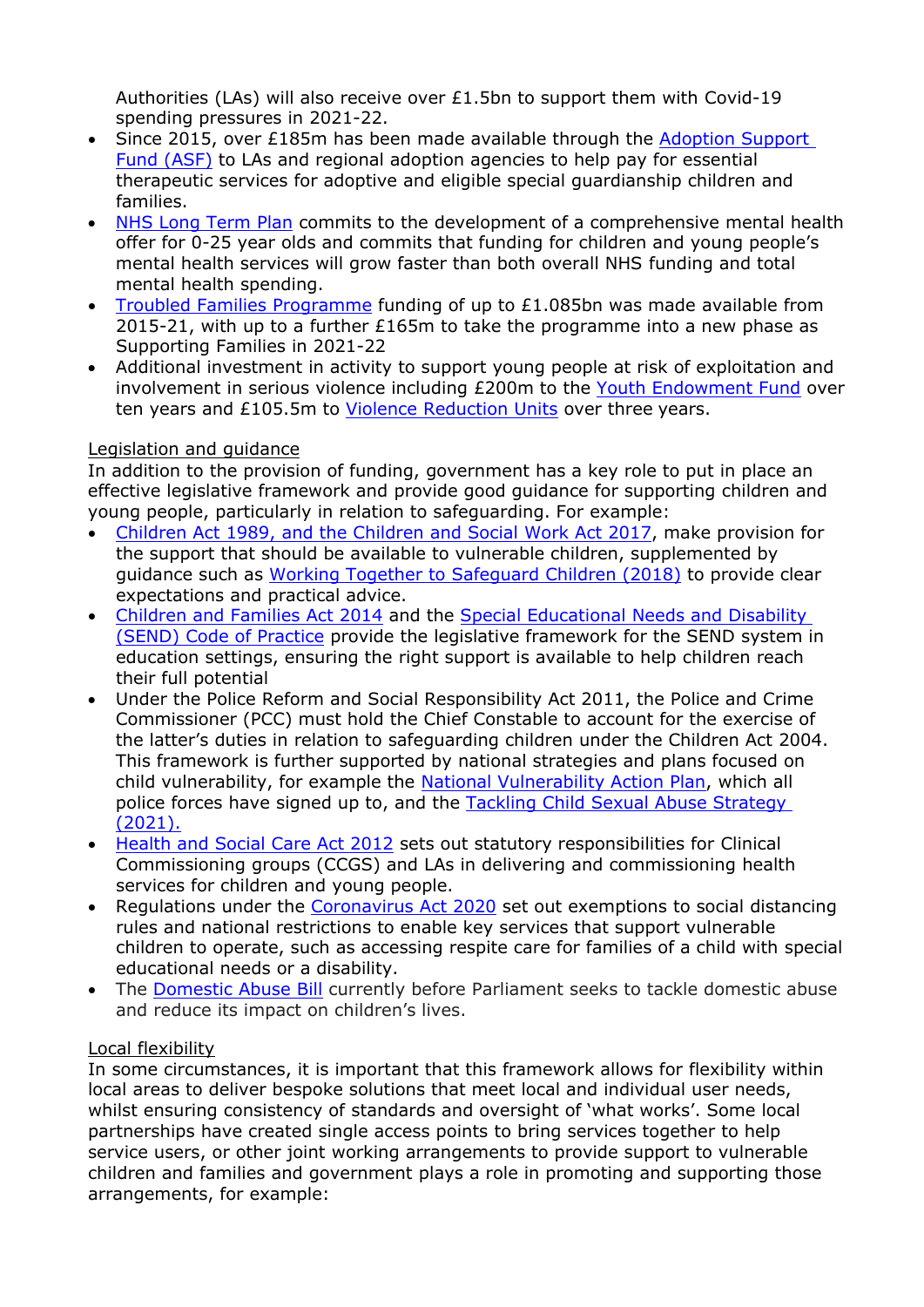- Investing over £14m to champion family hubs including a new national centre for family hubs to provide expert advice, an evaluation innovation fund to build the evidence base, and data and digital products to help professionals collaborate with families.
- In the twelve [Opportunity](https://www.gov.uk/government/news/opportunity-areas-programme-to-support-young-people-hit-hardest-by-pandemic) [Areas](https://www.gov.uk/government/news/opportunity-areas-programme-to-support-young-people-hit-hardest-by-pandemic) (OA), DfE empowers local decision makers to determine the area's key priorities and to design and deliver locally-tailored solutions. The OA programme is working to improve the education outcomes and life chances of children in some of the most deprived parts of England, such as piloting early mental health support for Further Education students in Stoke-on-Trent.
- [Plan](https://www.gov.uk/government/publications/a-plan-for-jobs-documents/a-plan-for-jobs-2020) [for](https://www.gov.uk/government/publications/a-plan-for-jobs-documents/a-plan-for-jobs-2020) [Jobs](https://www.gov.uk/government/publications/a-plan-for-jobs-documents/a-plan-for-jobs-2020) DWP is on track to recruit 13,500 new Work Coaches by the end of March 21 to ensure that people looking for work receive the right support. The Flexible Support Fund will support the work of Work Coaches, helping local areas purchase bespoke, local provision and enabling the removal of barriers people may face with starting work.
- Investing more than £12m to support 14 existing Innovation Programme projects to continue funding delivery and extending evaluation to capture further learning, including those aimed at tackling adolescent exploitation, domestic abuse, and supporting Children in Care and leaving care as well as improving mental health support.
- Investing £12.4m working with strong LAs through the Partners in Practice programme to develop excellent and innovative practice to be shared with the wider sector. This includes specific projects focussed on the challenges of service delivery to vulnerable children during the pandemic such as blended use of digital methods with face-to-face social work and what good quality family time for children in care looks like when it has to take place virtually.
- Investing over £53m on workforce development programmes for recruiting and developing child and family social workers. This includes fast-track programmes to attract 1,100 high quality participants, strengthened training through 23 teaching partnerships with 113 LAs and 54 Higher Education Institutions and supporting 3,000 new social workers in their first year of practice.

#### Accountability

Local areas are held to account for delivery of public services that support vulnerable children - both in terms of the outcomes those services achieve for children and efficiency of delivery. Overall, the MHCLG Permanent Secretary (as Accounting Officer for local government) has responsibility for local government accountability, including maintaining the statutory framework of legal duties and financial controls and ensuring appropriate accountability, transparency, public scrutiny, and audit mechanisms are in place. For specific services that support vulnerable children, Government sets national accountability frameworks and sector inspectorates carry out inspections at local level to assess quality, effectiveness, and efficiency. For example, comprehensive inspection of local area SEND services are undertaken by Ofsted and the Care Quality Commission (CQC), and HM Inspectorate of Constabulary and Fire and Rescue Services has a National Child Protection Inspection programme.

Where services are found to be failing or, in some cases, at risk of failure, Government steps in to provide support and challenge to drive improvement:

- DfE regional case leads work with specialist SEND Advisers and NHS England Advisers to provide support and challenge to LAs and health bodies where improvement is needed.
- For children's social care, DfE has statutory powers to intervene in LAs that are performing poorly and, alongside this formal intervention, works in partnership with the sector (ADCS, LGA, Ofsted and regional improvement alliances) to identify and support LAs at risk of failure. 50 LAs have been lifted out of intervention since May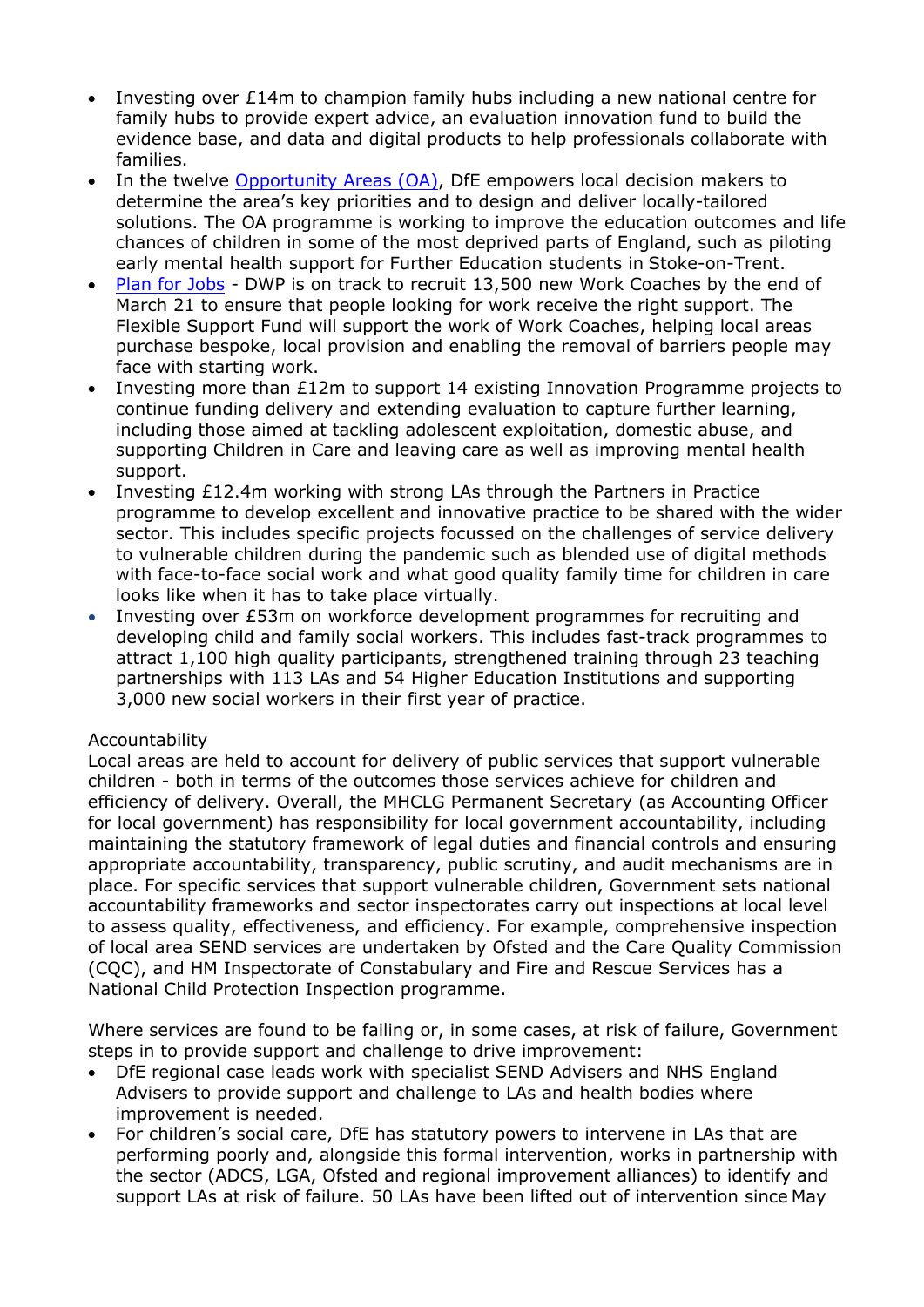2010, and the number of inadequate LAs has fallen from 30 in April 2017 to 21 at February 2021.

 Government intervenes to support school improvement where issues arise, including in relation to education provision and safeguarding. Where necessary, Government uses formal powers to address school failure through structural change and provides direct support to schools and MATs to support those at risk of failure through tailored action planning and peer support. 86% of schools are now rated as Good or Outstanding schools – up from 68% in 2010.

#### Data

In addition to service delivery, practice and accountability, the Government is working to improve information sharing between agencies to protect vulnerable children – both through enabling national information systems and trialling new approaches, for example:

- The Female Genital Mutilation Information Sharing (FGM-IS) system allows a family history of FGM to be stored and shared onto the records of a girl under the age of 18.
- The Child Protection Information Sharing (CP-IS) system enables information sharing between health and children's social care services when a vulnerable child attends an unscheduled NHS setting, such as A&E.
- Through Bradford OA the Centre for Applied Educational Research (CAER) is using matched health and education data on  $\sim$  13,000 children to show how Early Years Foundation Score Profiles can help with early autism diagnosis. This data has spawned over 10 projects including the £1m EEF funded ['Glasses](https://educationendowmentfoundation.org.uk/projects-and-evaluation/projects/glasses-in-classes/) [in](https://educationendowmentfoundation.org.uk/projects-and-evaluation/projects/glasses-in-classes/) [Classes'](https://educationendowmentfoundation.org.uk/projects-and-evaluation/projects/glasses-in-classes/) which involves a data sharing agreement between schools and NHS to test the impact of ensuring children receive glasses on children's literacy.
- Operation Encompass facilitates schools and police working together to provide emotional and practical support to children affected by domestic abuse. Government has provided funding to rollout Operation Encompass nationally.

The Government continues to seek and support opportunities for data sharing where that will inform better responses to the risks facing children and ultimately improve outcomes. Fears about sharing information must not be allowed to stand in the way of the need to promote the welfare, and protect the safety, of children.

The Government also has an ambition to use data to inform policy development and any necessary operational response. At the national level, the [Shared](https://www.gov.uk/government/publications/spending-review-2020-documents/spending-review-2020#shared-outcomes-fund) [Outcomes](https://www.gov.uk/government/publications/spending-review-2020-documents/spending-review-2020#shared-outcomes-fund) [Fund](https://www.gov.uk/government/publications/spending-review-2020-documents/spending-review-2020#shared-outcomes-fund) is supporting a long-term cross-government programme investigating the educational and social care vulnerabilities linked to serious violence amongst young people, bringing together administrative data relating to education and to criminal justice. The Government also requires local areas to provide data for a range of national data collections. During the pandemic this has been particularly important, and we have put in place new systems to report and share data between local and national government:

- The [Vulnerable](https://www.gov.uk/government/publications/vulnerable-children-and-young-people-survey) [Children](https://www.gov.uk/government/publications/vulnerable-children-and-young-people-survey) [and](https://www.gov.uk/government/publications/vulnerable-children-and-young-people-survey) [Young](https://www.gov.uk/government/publications/vulnerable-children-and-young-people-survey) [People](https://www.gov.uk/government/publications/vulnerable-children-and-young-people-survey) [Survey](https://www.gov.uk/government/publications/vulnerable-children-and-young-people-survey) [of](https://www.gov.uk/government/publications/vulnerable-children-and-young-people-survey) [Local](https://www.gov.uk/government/publications/vulnerable-children-and-young-people-survey) [Authorities](https://www.gov.uk/government/publications/vulnerable-children-and-young-people-survey) provides an accurate picture of contact between vulnerable children and their social workers and enables government to monitor what is happening in local areas.
- Regional Education and Care Teams (REACTs), comprising education and social care staff from DfE and Ofsted, have been working with LAs directly to ensure their systems and processes for maintaining contact with vulnerable children are robust and to improve the information we hold about the risks facing these children.
- The Family Justice Board meets regularly to bring together senior leaders across the system (HMCTS, MoJ, Cafcass, Judiciary, DfE) and referral and court data to consider how the system is functioning and how best to support it to operate in the most effective way possible.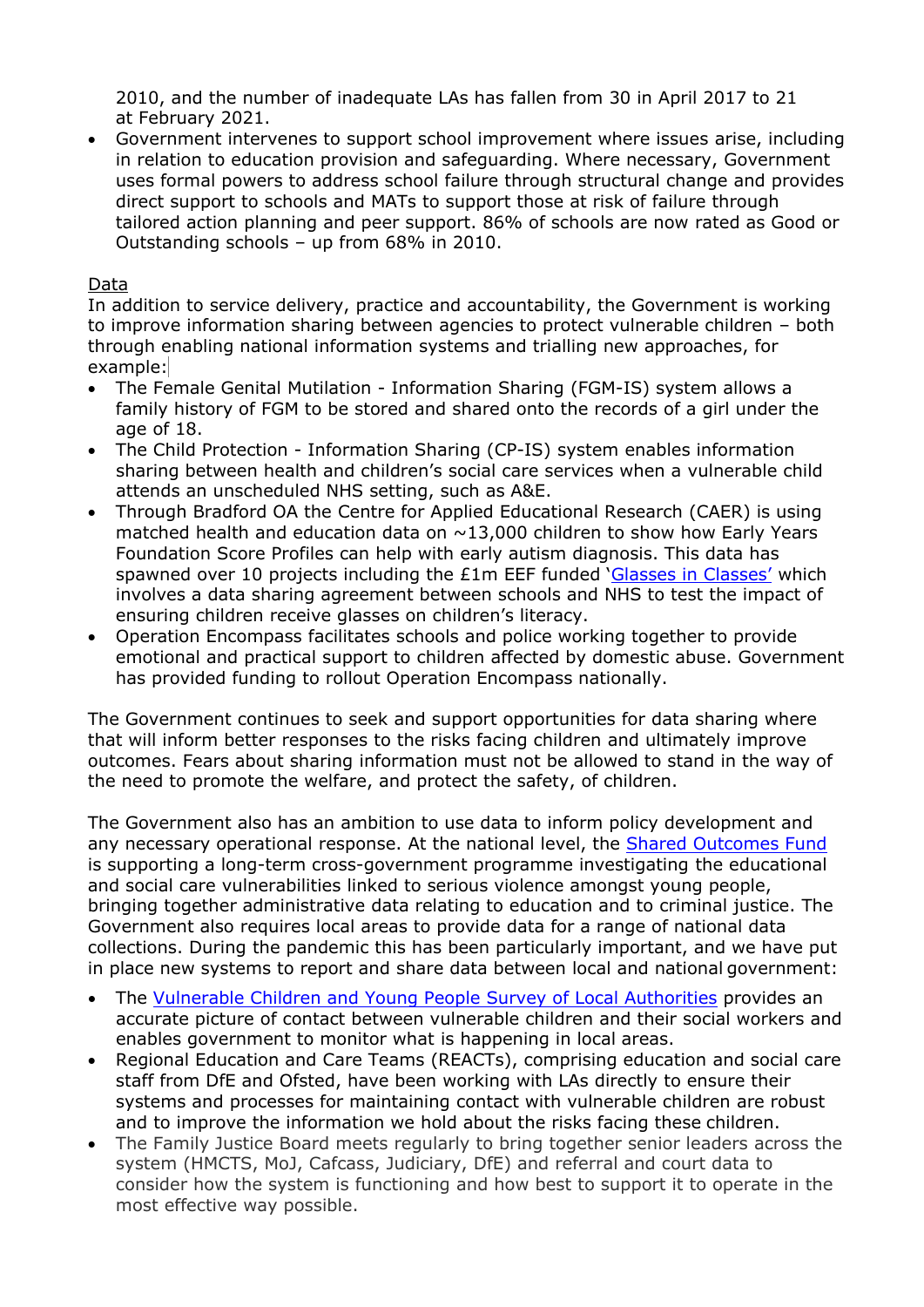## **Local delivery of public services to support vulnerable children**

#### **Local co-ordination and accountability of services (Q7)**

There are partnership structures set up at the local level to focus on cross-cutting issues that affect child vulnerability, bringing together experts to set direction and tackle these issues on the ground, across a range of sectors and services. These partnerships are accountable through statutory duties and guidance as set out above. This approach enables services and funding to be put in place and/or adapted to meet the needs and core spending powers of the local area.

Local multi-agency partnerships enable effective delivery of services and processes for the safeguarding of children and young people; ensuring standards of education and care; and the provision of health care to meet local needs. These partnerships include:

- As the partners in multi-agency safeguarding arrangements, there is an equal and shared duty on the Chief Constable, the Chief Executive of the LA and the Chief Executive of the Clinical Commissioning Group (CCG) in a local area to plan for any appropriate relevant agencies to work together to safeguard and promote the welfare of children in their area, and to ensure an effective safeguarding response when a vulnerable child is identified.
- Health and Wellbeing Boards within LAs play an integral role in promoting greater integration and partnership between bodies from the NHS, public health and local government. They have a statutory duty, along with CCGs, to produce a joint strategic needs assessment and a joint health and wellbeing strategy for their local population.
- Integrated Care Systems (ICSs) help ensure that health services are integrated at the local level in a way that meets the needs of vulnerable children, parents, guardians and families. ICSs have been operating in many areas since 2018 to deepen the relationship between public service providers including the NHS, local councils and other important strategic partners such as the voluntary, community and social enterprise sector.

#### **Public services to prevent and respond to vulnerability (Q2 and 6)**

The public services available to address and respond to child vulnerability work across three levels: universal services that often, when delivered well, disproportionately benefit vulnerable children; targeted services that prevent vulnerabilities escalating and/or seek to address the root causes of child vulnerability; and intervention to tackle harms when they arise.

These services, and how they are accessed by children and young people, interact together to form a system that is flexible enough to meet a range of needs – from a child whose needs are fully met through SEND provision within school, to a young person whose drug use problem can only be helped through a combination of specialist treatment and wider health and social care, which addresses all the challenges they and their family face.

Universal services that are already available in, or being rolled out to, all areas of England such as schools and early years support for parents, identified as [key](https://assets.publishing.service.gov.uk/government/uploads/system/uploads/attachment_data/file/913764/Public_health_approach_to_vulnerability_in_childhood.pdf) [protective](https://assets.publishing.service.gov.uk/government/uploads/system/uploads/attachment_data/file/913764/Public_health_approach_to_vulnerability_in_childhood.pdf) [factors](https://assets.publishing.service.gov.uk/government/uploads/system/uploads/attachment_data/file/913764/Public_health_approach_to_vulnerability_in_childhood.pdf) [for](https://assets.publishing.service.gov.uk/government/uploads/system/uploads/attachment_data/file/913764/Public_health_approach_to_vulnerability_in_childhood.pdf) [child](https://assets.publishing.service.gov.uk/government/uploads/system/uploads/attachment_data/file/913764/Public_health_approach_to_vulnerability_in_childhood.pdf) [wellbeing.](https://assets.publishing.service.gov.uk/government/uploads/system/uploads/attachment_data/file/913764/Public_health_approach_to_vulnerability_in_childhood.pdf) Services include (not exhaustive):

All families are offered five [health](https://www.nhs.uk/conditions/baby/babys-development/height-weight-and-reviews/baby-reviews/) [visitor](https://www.nhs.uk/conditions/baby/babys-development/height-weight-and-reviews/baby-reviews/) reviews during the first five years of a child's life, and this service was prioritised to continue through the pandemic from June 2020. Health visitors are ideally situated to identify children, parents and guardians who require extra support, and provide or direct them to appropriate early intervention services.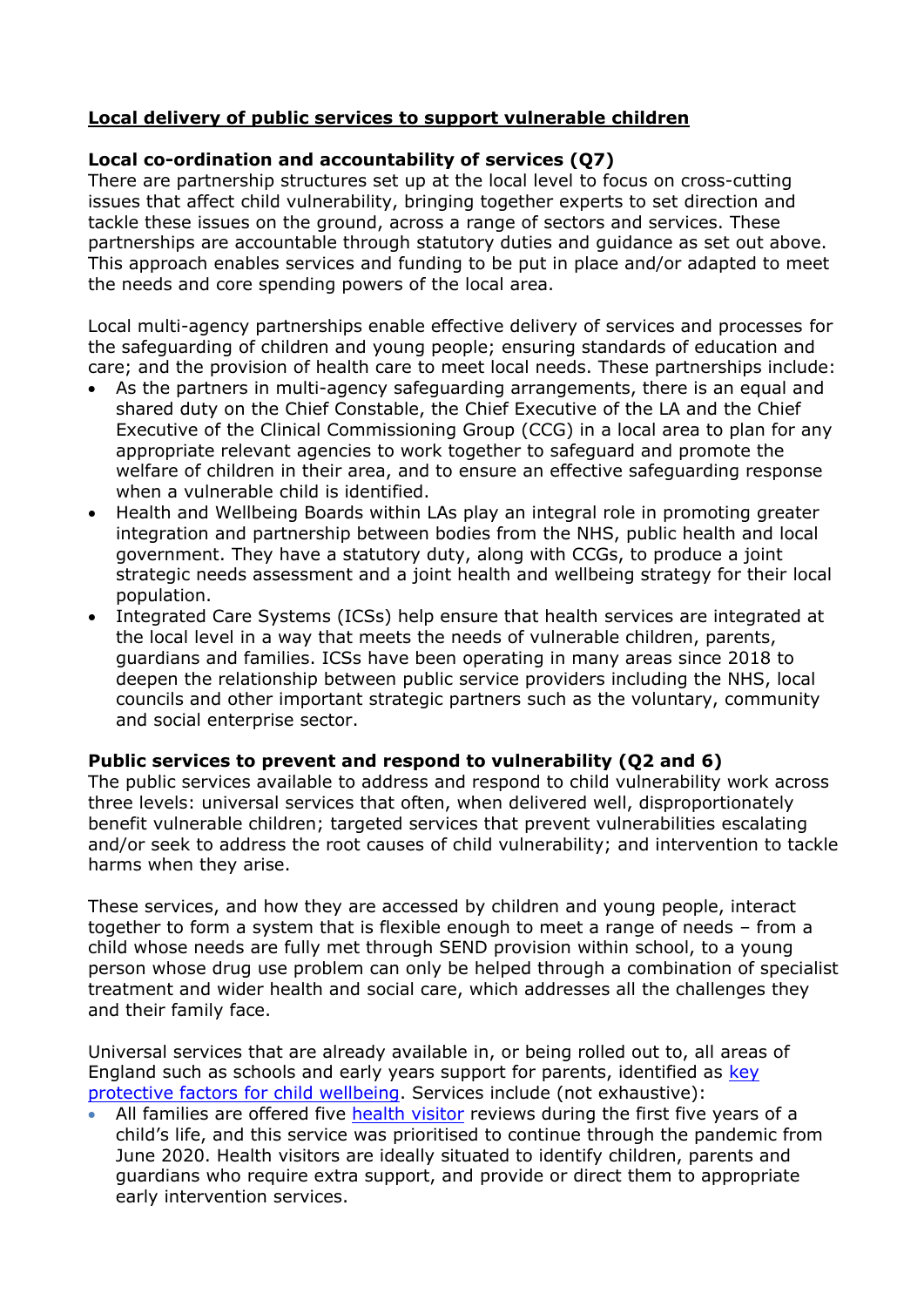- Education provision through universal early years offer, school and college, which includes assessment of academic and developmental progress, as well as responsibility for wellbeing and safeguarding.
- Delivery of [three](https://www.gov.uk/government/consultations/transforming-children-and-young-peoples-mental-health-provision-a-green-paper) [core](https://www.gov.uk/government/consultations/transforming-children-and-young-peoples-mental-health-provision-a-green-paper) [proposals](https://www.gov.uk/government/consultations/transforming-children-and-young-peoples-mental-health-provision-a-green-paper) to support and promote good mental health in a way that joins up education, health and other services to provide early interventions, including new mental health support teams (MHSTs) for schools and colleges and testing approaches to faster access to NHS specialist support.
- Child Benefit is a universal means of financial support aimed at helping people cope with the cost of raising a child or qualifying young person. It is paid at a rate of £21.05 for the eldest or only child and £13.95 for each subsequent child.

Targeted services may provide early intervention support, prevent escalation of existing vulnerabilities, or address the root causes of child vulnerability. Services include (not exhaustive):

- [Early](https://www.gov.uk/early-years-foundation-stage) [years](https://www.gov.uk/early-years-foundation-stage) provision targeted at families facing challenges. This includes 15 hours per week of free early years education for disadvantaged and vulnerable 2YOs for 38 weeks of the year. In addition, the provision of 30 hours free childcare per week for 3-4YO [supports](https://assets.publishing.service.gov.uk/government/uploads/system/uploads/attachment_data/file/853358/CEYSP_2019_Report.pdf#%3A~%3Atext%3DResponses%20to%20the%20Childcare%20and%20Early%20Years%20Survey%2Cprepare%20their%20child%20for%20school%20(30%25)%20(Table%203.6)) [parents](https://assets.publishing.service.gov.uk/government/uploads/system/uploads/attachment_data/file/853358/CEYSP_2019_Report.pdf#%3A~%3Atext%3DResponses%20to%20the%20Childcare%20and%20Early%20Years%20Survey%2Cprepare%20their%20child%20for%20school%20(30%25)%20(Table%203.6)) [to](https://assets.publishing.service.gov.uk/government/uploads/system/uploads/attachment_data/file/853358/CEYSP_2019_Report.pdf#%3A~%3Atext%3DResponses%20to%20the%20Childcare%20and%20Early%20Years%20Survey%2Cprepare%20their%20child%20for%20school%20(30%25)%20(Table%203.6)) [work](https://assets.publishing.service.gov.uk/government/uploads/system/uploads/attachment_data/file/853358/CEYSP_2019_Report.pdf#%3A~%3Atext%3DResponses%20to%20the%20Childcare%20and%20Early%20Years%20Survey%2Cprepare%20their%20child%20for%20school%20(30%25)%20(Table%203.6)) [or](https://assets.publishing.service.gov.uk/government/uploads/system/uploads/attachment_data/file/853358/CEYSP_2019_Report.pdf#%3A~%3Atext%3DResponses%20to%20the%20Childcare%20and%20Early%20Years%20Survey%2Cprepare%20their%20child%20for%20school%20(30%25)%20(Table%203.6)) [increase](https://assets.publishing.service.gov.uk/government/uploads/system/uploads/attachment_data/file/853358/CEYSP_2019_Report.pdf#%3A~%3Atext%3DResponses%20to%20the%20Childcare%20and%20Early%20Years%20Survey%2Cprepare%20their%20child%20for%20school%20(30%25)%20(Table%203.6)) [their](https://assets.publishing.service.gov.uk/government/uploads/system/uploads/attachment_data/file/853358/CEYSP_2019_Report.pdf#%3A~%3Atext%3DResponses%20to%20the%20Childcare%20and%20Early%20Years%20Survey%2Cprepare%20their%20child%20for%20school%20(30%25)%20(Table%203.6)) [hours](https://assets.publishing.service.gov.uk/government/uploads/system/uploads/attachment_data/file/853358/CEYSP_2019_Report.pdf#%3A~%3Atext%3DResponses%20to%20the%20Childcare%20and%20Early%20Years%20Survey%2Cprepare%20their%20child%20for%20school%20(30%25)%20(Table%203.6)), reducing worklessness which is a driver of vulnerability. In 2019, 71.8% of children achieved a good level of development compared to 51.7% in 2013.
- The SEND system is often the context in which the need for early intervention is identified and addressed, through the delivery of SEN support in schools. Children and young people with complex needs often have Education, Health and Care (EHC) plans which set out a tailored support package and enables the coordination of multi-agency support to meet their needs, including respite services.
- Support for families takes different forms in different localities: family hubs are available in some areas to improve how vulnerable children, young people, and their families aged 0-19 can access a wide range of services; in other areas children's centres perform a similar function for young children (0-5s) and their families. LAs in England reported spending approx. £0.46bn on children's centres in 2019-20.
- Supporting Families (previously called Troubled Families Programme) enables early support for families in need of help which can prevent problems escalating into more complex – and costly – statutory interventions downstream. From [previously](https://www.gov.uk/government/publications/national-evaluation-of-the-troubled-families-programme-2015-to-2021-further-findings) [published](https://www.gov.uk/government/publications/national-evaluation-of-the-troubled-families-programme-2015-to-2021-further-findings) [evaluation](https://www.gov.uk/government/publications/national-evaluation-of-the-troubled-families-programme-2015-to-2021-further-findings) in 2020 we know that the programme is reducing high cost statutory interventions including to Children's Social Care and involvement in the judicial system. As of January 2021, 401,719 families had made sustained improvements with the problems that led to them joining the programme.
- Additional education support for children, including additional funding to schools through the pupil premium – worth around  $£2.4$  billion annually – to help them support their disadvantaged pupils and the Government established the Education Endowment Foundation with £137m to research the most effective ways of using the pupil premium.
- Virtual School Heads, introduced in 2014 to support children who are looked after, have made a significant impact bringing expert leadership to the system that has seen a reduction in permanent exclusions and absenteeism and improved educational progress (especially at KS2).
- Free School Meals (FSM) is demand-led and any child that meets the eligibility criteria may receive FSM, including those unable to attend education due to selfisolation. Last summer around 50,000 children across 17 LA areas benefited from the Holiday Activities and Food programme, this year it has been expanded across all LAs in England to cover Easter, Summer and Christmas holidays at a cost of £220m allowing more children to benefit across all areas.
- The [period](https://www.gov.uk/government/publications/period-products-in-schools-and-colleges/period-product-scheme-for-schools-and-colleges-in-england#making-products-available-to-learners) [product](https://www.gov.uk/government/publications/period-products-in-schools-and-colleges/period-product-scheme-for-schools-and-colleges-in-england#making-products-available-to-learners) [scheme](https://www.gov.uk/government/publications/period-products-in-schools-and-colleges/period-product-scheme-for-schools-and-colleges-in-england#making-products-available-to-learners) [for](https://www.gov.uk/government/publications/period-products-in-schools-and-colleges/period-product-scheme-for-schools-and-colleges-in-england#making-products-available-to-learners) [schools](https://www.gov.uk/government/publications/period-products-in-schools-and-colleges/period-product-scheme-for-schools-and-colleges-in-england#making-products-available-to-learners) [and](https://www.gov.uk/government/publications/period-products-in-schools-and-colleges/period-product-scheme-for-schools-and-colleges-in-england#making-products-available-to-learners) [colleges,](https://www.gov.uk/government/publications/period-products-in-schools-and-colleges/period-product-scheme-for-schools-and-colleges-in-england#making-products-available-to-learners) ensuring that all learners that need them have access to free period products.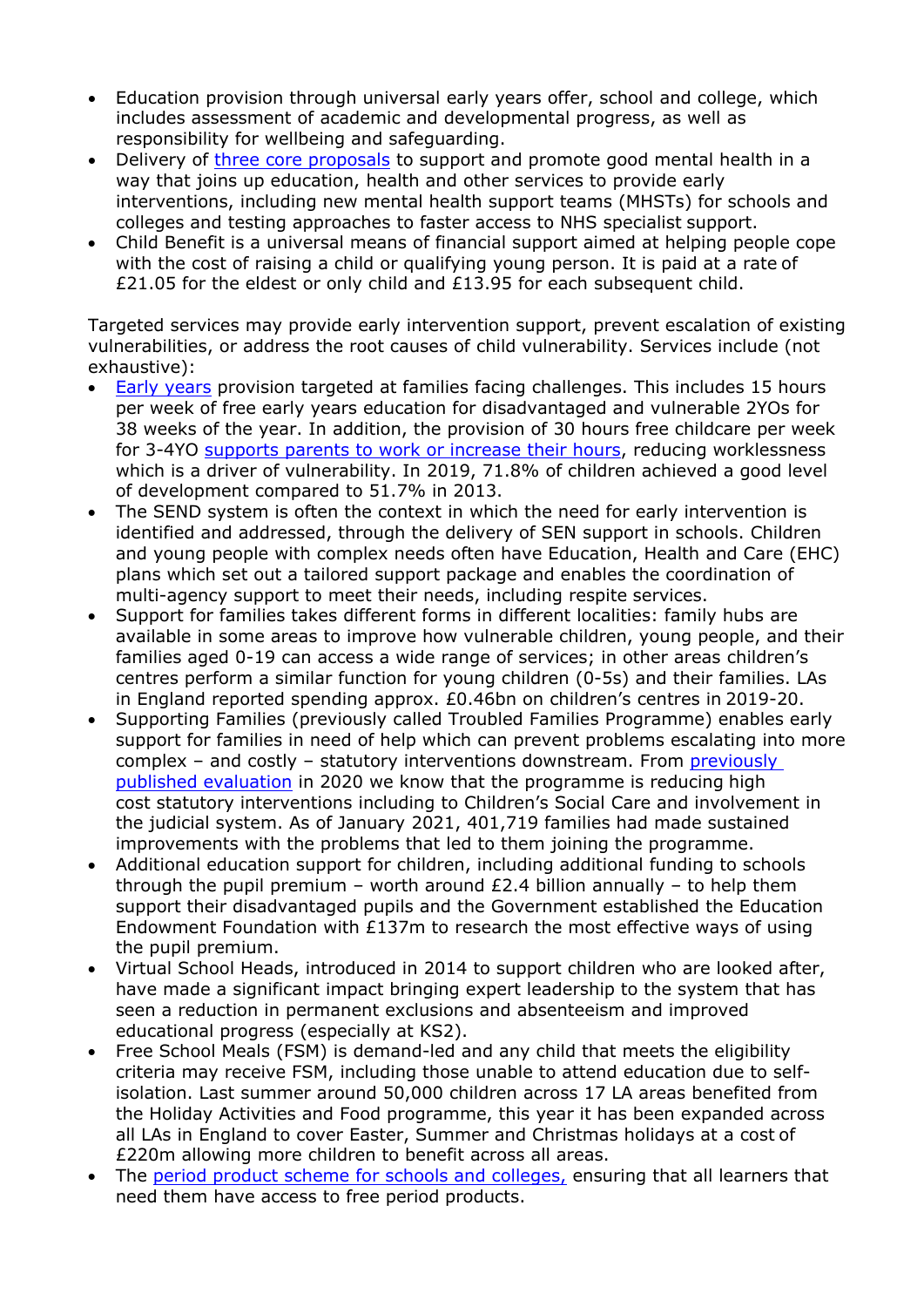- The child maintenance system possesses levers that can help address child poverty. These include promoting collaboration and parental responsibility; and facilitating effective arrangements for payment of maintenance, including enforcement where possible.
- Additional support for care leavers such as funding Staying Put and the Staying Close pilots, which provide a more gradual and supported transition for those leaving foster care and children's homes and funding the care leaver covenant, which enables organisations from the private and voluntary sectors to provide offers of support to care leavers, and the Civil Service care leaver internship scheme.
- Youth services provide both targeted and general support to vulnerable young people, developing skills for life and work, and supporting mental and physical wellbeing. DCMS is currently undertaking a [Youth](https://www.local.gov.uk/sites/default/files/documents/Youth%20Review%20-%20Paul%20Schofield%2C%20Head%20of%20Policy%20-%20Local%20Youth%20Services%2C%20Department%20for%20Digital%2C%20Culture%2C%20Media%20and%20Sport%20DCMS.pdf) [Review,](https://www.local.gov.uk/sites/default/files/documents/Youth%20Review%20-%20Paul%20Schofield%2C%20Head%20of%20Policy%20-%20Local%20Youth%20Services%2C%20Department%20for%20Digital%2C%20Culture%2C%20Media%20and%20Sport%20DCMS.pdf) which is due to report in May 2021.

Intervention services act to tackle harms as they arise, directly with the child or their family, and reduce future risk of harm. Services include (not exhaustive):

- Children's Social Care will typically intervene where a child has faced adversity, trauma and/or complex family circumstances. This may include where domestic abuse, mental ill health or drug/alcohol misuse are present – the factors most frequently identified in assessments of children in need.
- Programmes and funding to support young people at risk of or who have experienced exploitation, abuse and involvement in serious violence, including the £13.2m Trusted Relationships Fund and £200m [Youth](https://youthendowmentfund.org.uk/) [Endowment](https://youthendowmentfund.org.uk/) [Fund](https://youthendowmentfund.org.uk/) (YEF) to identify what works in diverting children and young people away from involvement in serious violent crime.
- DWP's Reducing Parental Conflict (RPC) programme is developing the evidence base on what works to reduce harmful levels of parental conflict and is supporting LAs and their partners across England to integrate support to parents in their local services for families. As part of this DWP has with DHSC been jointly funding the Children of Alcohol Dependent Parents Programme (CADEP).

## **Working with VCS to deliver (Q9)**

Services and support for vulnerable children are also delivered through the voluntary and community sector (VCS) via nationally funded programmes, locally funded programmes, and through their community outreach activity. VCS organisations are key delivery partners to identify vulnerabilities and provide or signpost to appropriate support. The role of charitable sector led interventions has been particularly important to the Covid response.

VCS organisations play a key role in working alongside local government to deliver services directly to children and young people, including those that are vulnerable. For example:

- In the early years, there were estimated to be 297,700 registered childcare places provided by voluntary group-based providers in 2019.
- At local service delivery level, partnerships are regularly established with the VCS. For example, in Essex Barnardo's deliver the Essex Child and Family Wellbeing Service, bringing together children's centres, family nurse partnership, and healthy schools programme into one joined-up, county-wide team.
- We provide funding to VCS organisations to strengthen the participation of parents and young people in the design of SEND policies and services. Activity includes grant funding and support for up to 152 Parent Carer Forums (PCFs) in local areas, support for young people's strategic participation, training and development for local